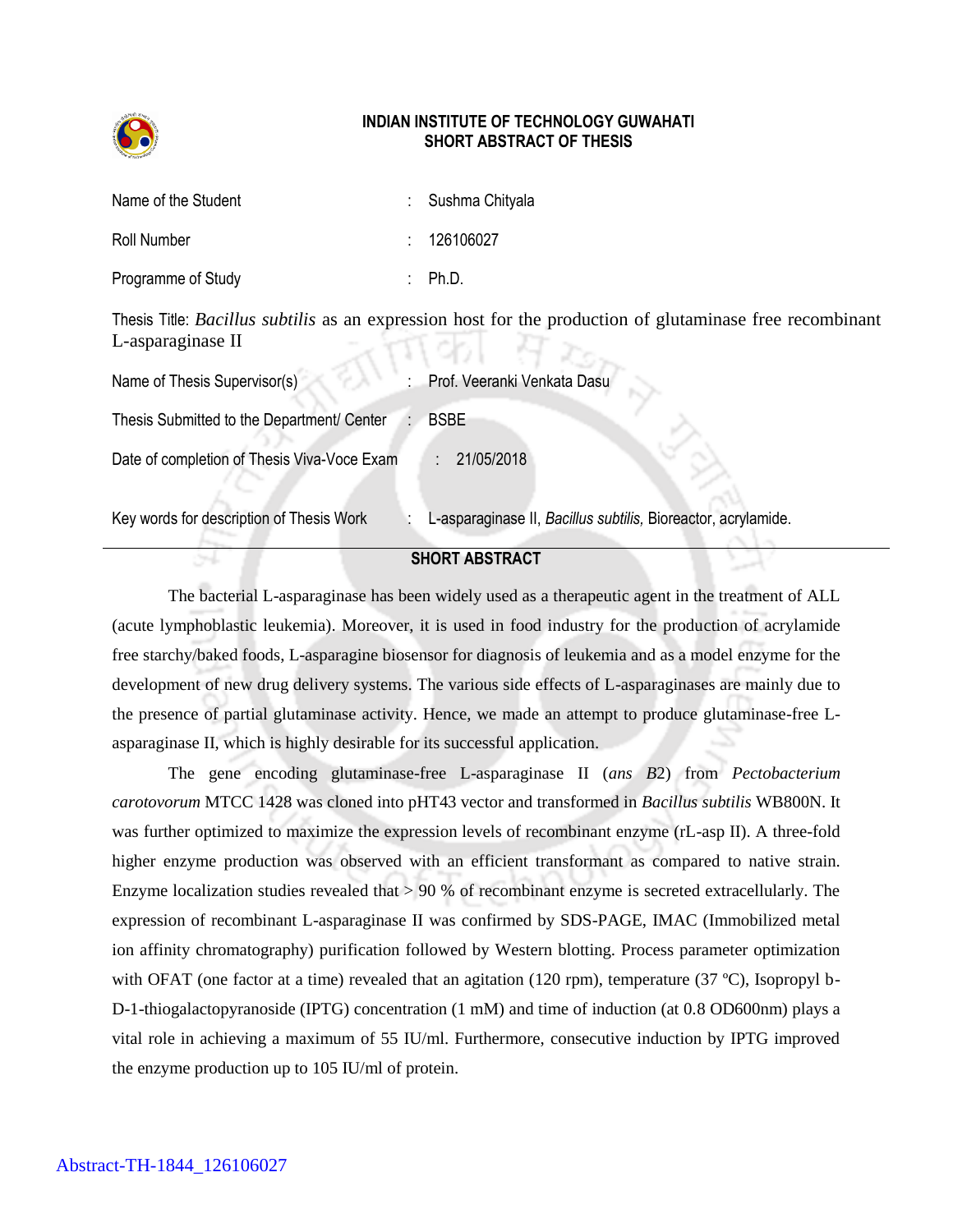The crucial components, which elevate the expression of rL-asp II from *Bacillus subtilis* WB800N were analysed. The Plackett-Burman tool identified sucrose,  $NH_4Cl$ ,  $NaH_2PO_4$  and  $MgSO_4$  as the significant influencing factors ( $p<0.05$ ). Further investigations showed that artificial neural network genetic algorithm (ANN-GA) was more effective than central composite design (CCD) in optimizing the influencing factors. The maximum rL-asp II expression was found to be 389.56 IU/ml and 525.98 IU/ml using CCD ( $R^2=90.4\%$ ) and ANN-GA ( $R^2=96.2\%$ ), respectively. The validation experiments were carried out in a 3 L batch bioreactor where kinetic modelling of the obtained data was done.

The possible effect of growth inhibition caused due to initial sucrose concentration on *Bacillus subtilis* WB800N for the production of rL-asp II was evaluated. The experiments were carried out at different initial substrate concentrations of sucrose  $(2.5 - 180 \text{ g L}^{-1})$ . The results obtained were used to develop and analyze the biokinetic growth models. Among different concentrations, 40 g  $L<sup>-1</sup>$  of sucrose showed highest specific growth rate of  $0.125$  h<sup>-1</sup>. Employing various 3 and 4 parametric Monod-variant models estimated that the 4- parameter growth model proposed by Luong was found to be best fit, to describe the dynamics for sucrose consumption and growth kinetics of *Bacillus subtilis* WB800N  $(R<sup>2</sup>=0.979)$ . The non-linear regression analysis was applied to estimate the model parameters as well as goodness of fit. The optimization of model parameters using parameter sensitivity analysis revealed that  $\mu_{\text{max}}$ , K<sub>I</sub>, and  $\gamma_s^*$  are the most sensitive parameters in modeling of growth inhibition kinetics of recombinant *Bacillus subtilis* WB800N.

The purified rL-asp II showed no glutaminase activity, which may reduce the possibility of side effects of the enzyme during the course of anti-cancer therapy. The rL-asp II from *B. subtilis* WB800N was purified using His-tag column. The yield of purified enzyme was found to be 42.91 IU indicating 86.9 % recovery with purification fold of 3.79. The molecular modelling of the L-asparaginase II was performed to analyze the residues involved in active site formation. The L-asparaginase II sequence was modelled using the modeler 9.13 software. The structure-based sequence alignment of 1HG1.A, 2JK0.A pdb structures with modelled protein showed sequence similarity of 67.5 % and 67.3 % while the percentage of secondary structure similarity was observed to be 88 % and 87 %, respectively. The absence of GLU63 in rL-asp II was found to be the main reason behind the no glutaminase activity. It predicted that amino acids, GLY60, GLY119 and ALA252 in the active site are responsible for the glutaminase free L-asparaginase II activity.

The rL-asp II enzyme is very specific towards its natural substrate, L-asparagine. The activity of rL-asp II was activated by mono cations and various effectors including Na<sup>+</sup>, K<sup>+</sup>, L-histidine, L-cystine, glutathione and 2-marceptoethanol whereas it is moderately inhibited by various divalent cations and thiol group blocking reagents. Kinetic parameters,  $K_m$ ,  $V_{max}$  and  $k_{cat}$  of the rL-asp II were found to be 0.65 mM, 4.018 IU  $\mu$ g<sup>-1</sup> and 2.496  $\times$  10<sup>3</sup> s<sup>-1</sup>, respectively. Optimum pH of the purified enzyme for the hydrolysis of